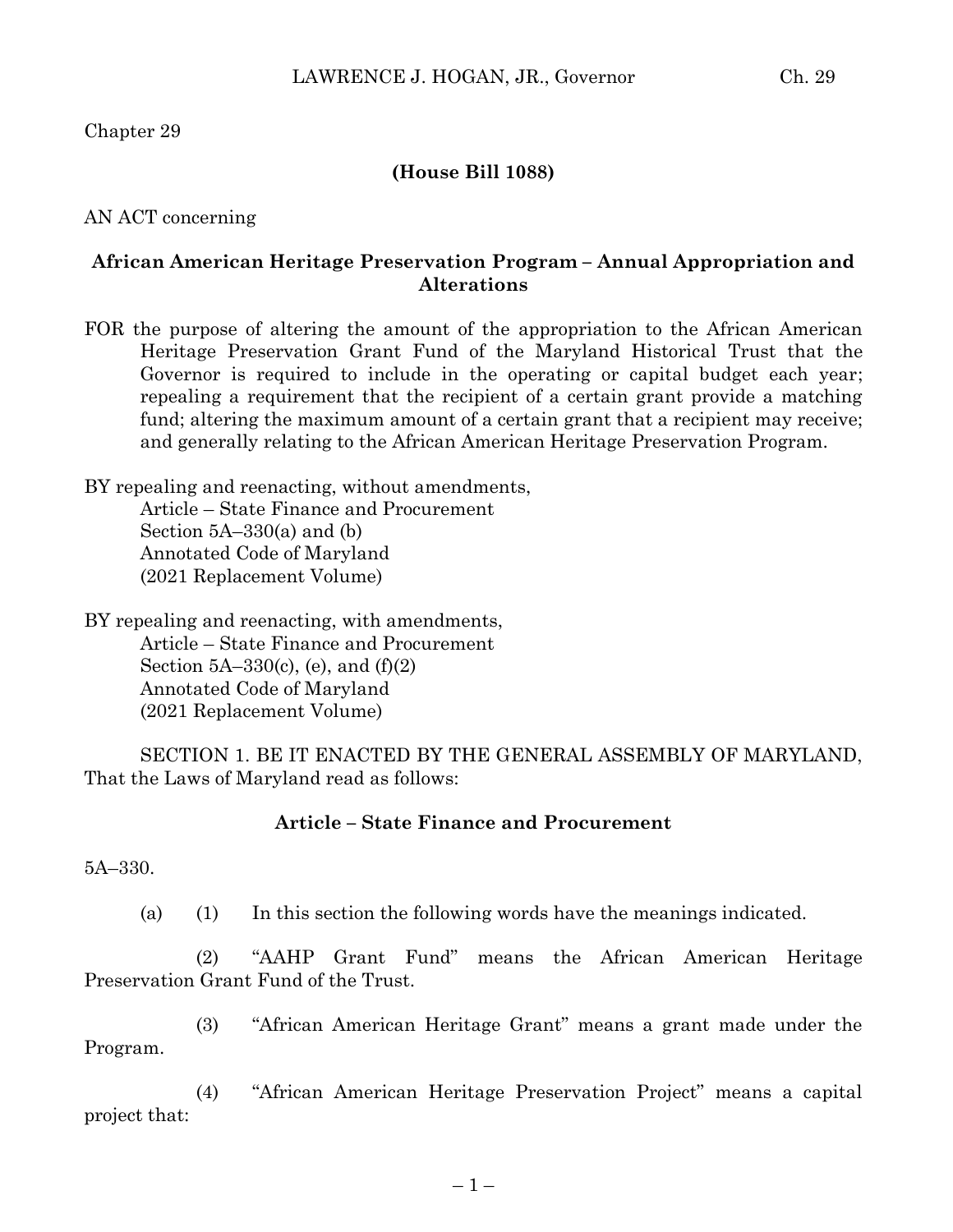## Ch. 29 2022 LAWS OF MARYLAND

(i) preserves buildings, communities, and sites of historical and cultural importance to the African American experience in the State; and

(ii) is for:

1. the acquisition of land or buildings; or

2. the construction or improvement of land or buildings.

(5) "Commission" means the Commission on African American History and Culture.

(6) "Construction or improvement" means planning, design, engineering, alteration, construction, reconstruction, enlargement, expansion, extension, improvement, replacement, rehabilitation, renovation, upgrading, repair, or capital equipping.

(7) "Program" means the African American Heritage Preservation Program.

(8) "Secretary" means the Secretary of Planning.

(b) (1) There is an African American Heritage Preservation Program in the Trust.

(2) The purpose of the Program is to identify and preserve buildings, communities, and sites of historical and cultural importance to the African American experience in the State.

(3) The Trust shall develop and administer the Program in partnership with the Commission.

(c) (1) There is an African American Heritage Preservation Grant Fund in the Trust.

(2) The Trust shall administer the AAHP Grant Fund.

(3) The AAHP Grant Fund may be used only for African American Heritage Grants.

(4) (i) The AAHP Grant Fund is a special, nonlapsing fund that is not subject to reversion under § 7–302 of this article.

(ii) The State Treasurer shall hold the AAHP Grant Fund separately and the Comptroller shall account for the AAHP Grant Fund.

(5) The AAHP Grant Fund consists of: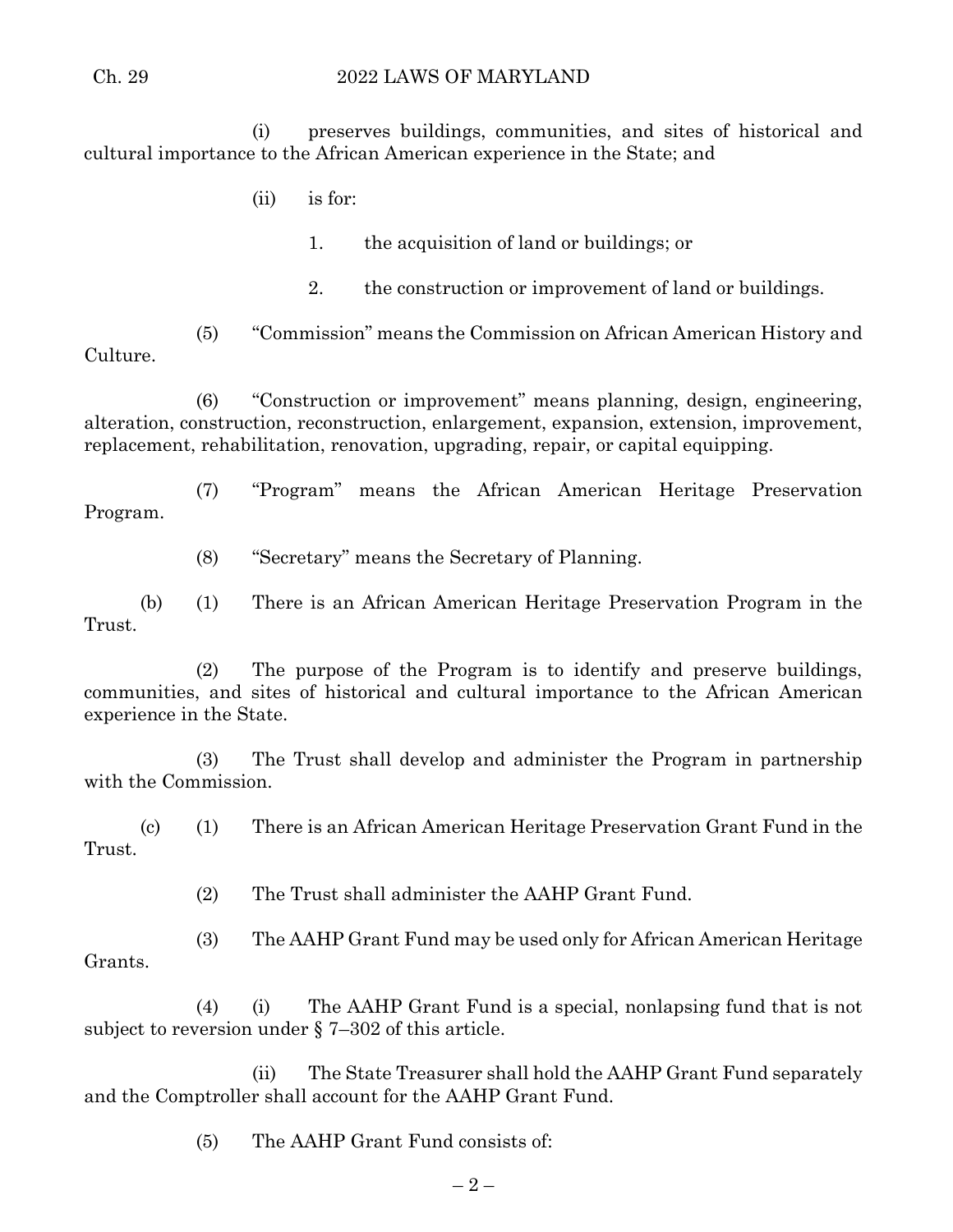- (i) money appropriated in the State budget to the Program;
- (ii) investment earnings of the AAHP Grant Fund;

(iii) any other money from any other source accepted for the benefit of the AAHP Grant Fund; and

(iv) money received from the sale of State general obligation bonds.

(6) For each fiscal year, the Governor shall include in the annual operating or capital budget an appropriation of **[**\$1,000,000**] \$5,000,000** to the AAHP Grant Fund.

(7) (i) The State Treasurer shall invest the money of the AAHP Grant Fund in the same manner as other State money.

(ii) Any investment earnings of the AAHP Grant Fund shall be paid into the AAHP Grant Fund.

(8) Expenditures from the AAHP Grant Fund may be made only in accordance with the State budget.

(e) An African American Heritage Grant to a business entity, an individual, or a political subdivision**[**:

(1) is subject to a requirement that the prospective grantee provide a matching fund from any combination of federal, county, municipal, or private sources; and

(2) may not exceed 50% of the total cost of the African American Heritage Preservation Project for which the African American Heritage Grant is awarded**] MAY NOT EXCEED \$500,000**.

(f) (2) In making recommendations under this subsection, the Trust and the Commission shall consider:

- (i) the public necessity and urgency of a project;
- (ii) the need for additional sources of funding for a project;
- (iii) the estimated cost and timeliness of executing a project;
- (iv) **[**the viability of matching funds for a project;
- (v)**]** geographic diversity; and